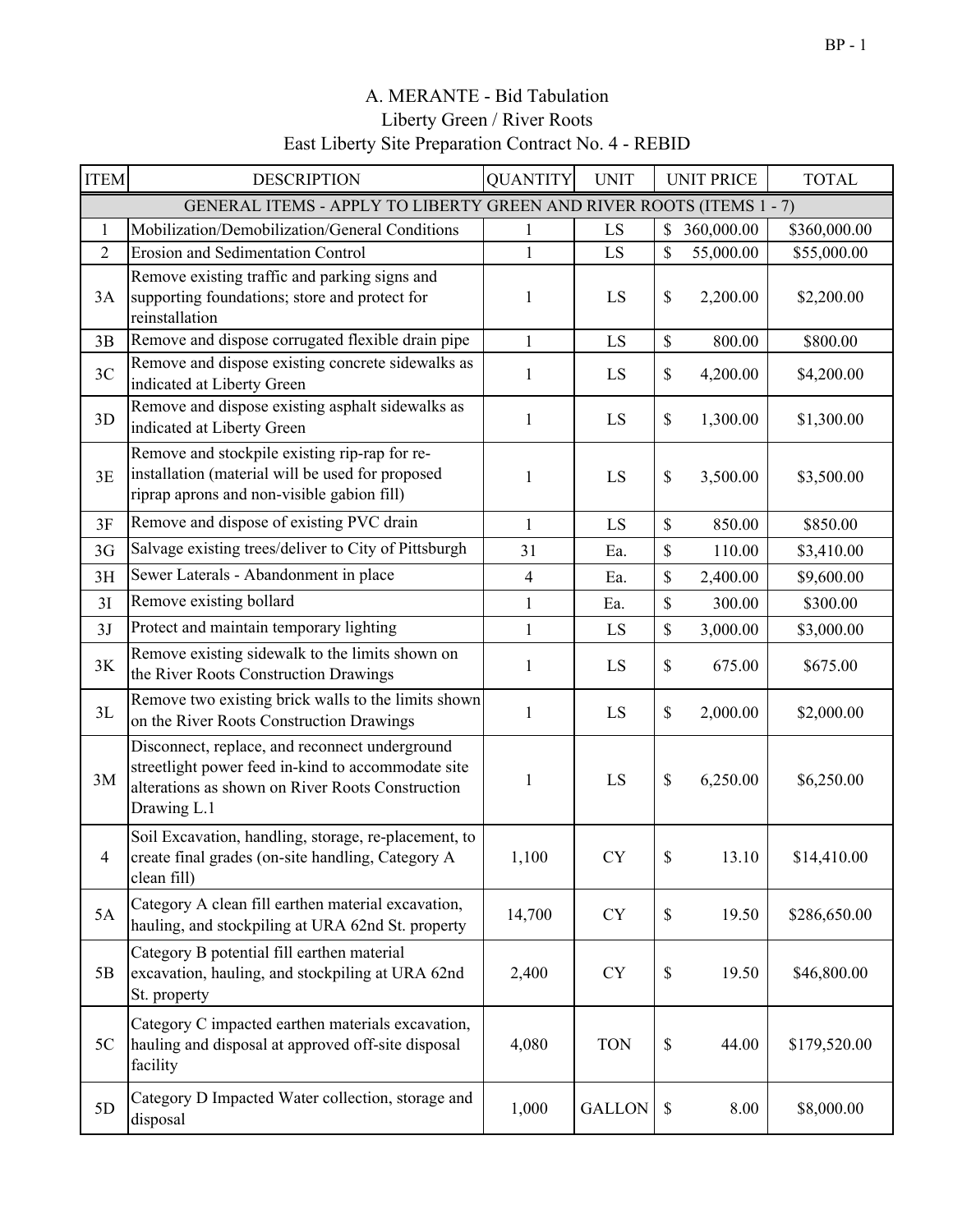| <b>ITEM</b>    | <b>DESCRIPTION</b>                                                                                                                         | <b>QUANTITY</b>         | <b>UNIT</b> |               | <b>UNIT PRICE</b> | <b>TOTAL</b> |
|----------------|--------------------------------------------------------------------------------------------------------------------------------------------|-------------------------|-------------|---------------|-------------------|--------------|
| 6              | Class "RP" Rock Excavation - Open pit excavation -<br>incudes loading, hauling, and stockpiling at URA<br>property at 62nd and Butler Sts. | 200                     | <b>CY</b>   | \$            | 48.00             | \$9,600.00   |
| $\overline{7}$ | Class "RT" Rock Excavation - Trench excavation -<br>incudes loading, hauling, and stockpiling at URA<br>property at 62nd and Butler Sts.   | 20                      | <b>CY</b>   | \$            | 77.00             | \$1,540.00   |
|                | LIBERTY GREEN-SPECIFIC ITEMS - (ITEMS 8 - 94)                                                                                              |                         |             |               |                   |              |
| 8              | Underground Detention (UGD-1) System<br>(COMPLETE)                                                                                         | $\mathbf{1}$            | LS          | $\mathbb{S}$  | 355,000.00        | \$355,000.00 |
| 9              | 12" HDPE Pipe                                                                                                                              | 65                      | LF          | \$            | 60.00             | \$3,900.00   |
| 10             | 15" HDPE Pipe                                                                                                                              | 688                     | LF          | \$            | 58.00             | \$39,904.00  |
| 11             | 18" HDPE Pipe                                                                                                                              | 75                      | LF          | \$            | 77.00             | \$5,775.00   |
| 12A            | 24" HDPE Pipe                                                                                                                              | 85                      | LF          | \$            | 175.00            | \$14,875.00  |
| 12B            | 24" Storm Sewer Cut-in Wye Connection                                                                                                      | 1                       | LS          | \$            | 27,500.00         | \$27,500.00  |
| 13             | <b>Bioswale Underdrain</b>                                                                                                                 | 120                     | $\rm LF$    | \$            | 60.00             | \$7,200.00   |
| 14             | <b>Yard Drains</b>                                                                                                                         | 3                       | Ea.         | \$            | 3,200.00          | \$9,600.00   |
| 15             | Standard Manholes - 4' ID                                                                                                                  | $\overline{2}$          | Ea.         | \$            | 3,400.00          | \$6,800.00   |
| 16             | Water Quality Manhole-CDS-4 (4' ID, MH-112)                                                                                                | $\mathbf{1}$            | Ea.         | $\mathcal{S}$ | 16,250.00         | \$16,250.00  |
| 17             | Water Quality Manhole-CDS-6 (6' ID, MH-108A)                                                                                               | $\mathbf{1}$            | Ea.         | \$            | 33,000.00         | \$33,000.00  |
| 18             | <b>Catch Basins</b>                                                                                                                        | $\overline{7}$          | Ea.         | \$            | 4,050.00          | \$28,350.00  |
| 19             | Endwalls and riprap aprons                                                                                                                 | $\overline{\mathbf{4}}$ | Ea.         | \$            | 2,200.00          | \$8,800.00   |
| 20             | <b>LLDPE</b> Liner System                                                                                                                  | 18,600                  | <b>SF</b>   | \$            | 4.30              | \$79,980.00  |
| 21             | Concrete Sidewalks / Vehicular Medium Broom<br>Finish (6" Thick)                                                                           | 27,704                  | <b>SF</b>   | \$            | 11.00             | \$304,744.00 |
| 22             | Concrete Sidewalks / Vehicular Exposed Aggregate<br>Finish (6" Thick)                                                                      | 8,596                   | <b>SF</b>   | \$            | 15.25             | \$131,089.00 |
| 23             | Concrete Sidewalks / Pedestrian Medium Broom<br>Finish (4" Thick)                                                                          | 12,162                  | <b>SF</b>   | \$            | 10.65             | \$129,525.30 |
| 24             | Concrete Sidewalks / Pedestrian Exposed Aggregate<br>Finish (4" Thick)                                                                     | 325                     | <b>SF</b>   | \$            | 16.75             | \$5,443.75   |
| 25             | Concrete Sidewalks / ADA Curbs & Ramp                                                                                                      | $\overline{7}$          | Ea.         | \$            | 2,500.00          | \$17,500.00  |
| 26             | Concrete Seat Walls                                                                                                                        | 380                     | $\rm LF$    | \$            | 540.00            | \$205,200.00 |
| 27             | <b>Educational Signage</b>                                                                                                                 | $\overline{c}$          | Ea.         | \$            | 1,250.00          | \$2,500.00   |
| 28             | Playground Signage                                                                                                                         | $\overline{2}$          | Ea.         | \$            | 575.00            | \$1,150.00   |
| 29             | Park Signage                                                                                                                               | $\overline{4}$          | Ea.         | \$            | 1,150.00          | \$4,600.00   |
| 30             | Picnic Table                                                                                                                               | $\overline{4}$          | Ea.         | \$            | 1,365.00          | \$5,460.00   |
| 31             | Grill                                                                                                                                      | $\overline{4}$          | Ea.         | \$            | 2,400.00          | \$9,600.00   |
| 32             | 6-Foot Bench                                                                                                                               | 15                      | Ea.         | \$            | 2,125.00          | \$31,875.00  |
| 33             | 8-Foot Bench                                                                                                                               | 9                       | Ea.         | \$            | 2,550.00          | \$22,950.00  |
| 34             | Fence - Wood Slat 1 / L-503                                                                                                                | 31.33                   | LF          | \$            | 173.00            | \$5,420.09   |
| 35             | Fence - Omega 7 / L-500                                                                                                                    | 360                     | LF          | \$            | 60.40             | \$21,744.00  |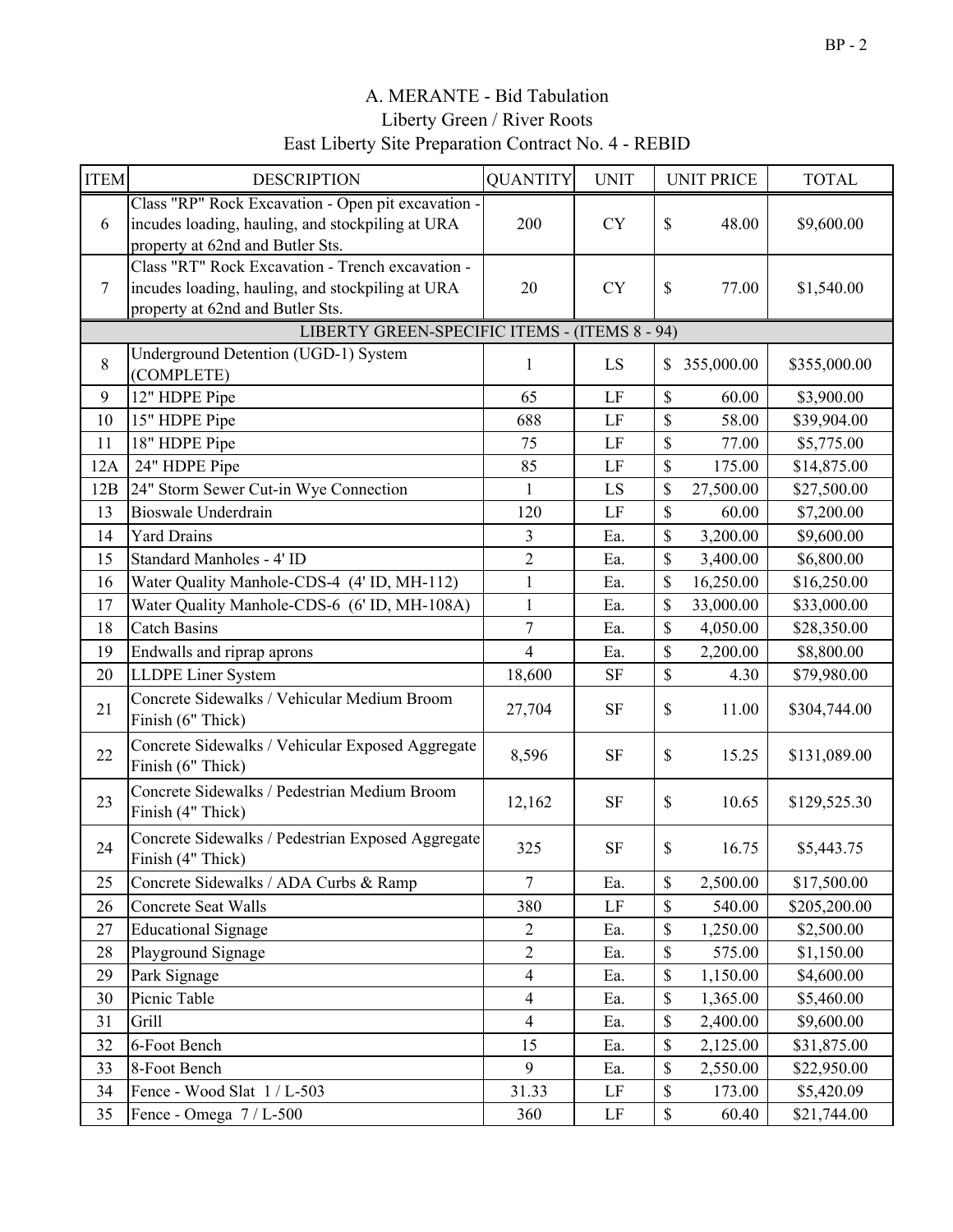| <b>ITEM</b> | <b>DESCRIPTION</b>                                                    | <b>QUANTITY</b>         | <b>UNIT</b> |             | <b>UNIT PRICE</b> | <b>TOTAL</b> |
|-------------|-----------------------------------------------------------------------|-------------------------|-------------|-------------|-------------------|--------------|
| 36          | <b>Bike Rack</b>                                                      | $\overline{4}$          | Ea.         | \$          | 2,000.00          | \$8,000.00   |
| 37          | <b>Trash Receptacles</b>                                              | 12                      | Ea.         | \$          | 1,600.00          | \$19,200.00  |
| 38          | Flush Concrete Curb                                                   | 1,350                   | LF          | \$          | 25.00             | \$33,750.00  |
| 39          | 4.25" thick Play Surface / subsurface                                 | 14,500                  | <b>SF</b>   | \$          | 22.50             | \$326,250.00 |
| 40          | Wood Deck & Elevated ADA ramp/complete                                | $\mathbf{1}$            | LS          | \$          | 66,500.00         | \$66,500.00  |
| 41          | Play Area Equipment                                                   | $\mathbf{1}$            | LS          |             | 440,000.00        | \$440,000.00 |
| 42          | Play Area - Water Feature Equipment                                   | $\mathbf{1}$            | LS          | \$          | 13,800.00         | \$13,800.00  |
| 43          | Imported Soil - Structural Soil for Trees                             | 415                     | <b>CY</b>   | \$          | 77.50             | \$32,162.50  |
| 44          | Amended Soil/Planting Mix for Trees Pits and<br><b>Planting Areas</b> | 1,940                   | <b>CY</b>   | \$          | 66.50             | \$129,010.00 |
| 45          | Amended Soil Layer/Planting Mix for Bioswales                         | 700                     | <b>CY</b>   | \$          | 66.50             | \$46,550.00  |
| 46          | Colored Concrete Pavement (4" Thick)                                  | 2,313                   | <b>SF</b>   | \$          | 11.60             | \$26,830.80  |
| 47          | <b>Stepping Stones</b>                                                | 8                       | Ea.         | \$          | 560.00            | \$4,480.00   |
|             | <b>CANOPY TREES</b>                                                   |                         |             |             |                   |              |
| 48          | Sugar Maple                                                           | 12                      | Ea.         | \$          | 700.00            | \$8,400.00   |
| 49          | - Ginkgo                                                              | $\overline{\mathbf{3}}$ | Ea.         | \$          | 900.00            | \$2,700.00   |
| 50          | Golden Larch                                                          | $\mathbf{1}$            | Ea.         | \$          | 608.00            | \$608.00     |
| 51          | - London Plane                                                        | 10                      | Ea.         | \$          | 608.00            | \$6,080.00   |
| 52          | American Sweetgum                                                     | 8                       | Ea.         | \$          | 725.00            | \$5,800.00   |
| 53          | Tulip Poplar                                                          | 12                      | Ea.         | \$          | 670.00            | \$8,040.00   |
| 54          | Kentucky Coffee tree                                                  | $\mathbf{1}$            | Ea.         | \$          | 700.00            | \$700.00     |
| 55          | <b>Black Tupelo</b>                                                   | 11                      | Ea.         | \$          | 785.00            | \$8,635.00   |
| 56          | Swamp White Oak                                                       | 10                      | Ea.         | \$          | 820.00            | \$8,200.00   |
| 57          | Willow Oak                                                            | 8                       | Ea.         | \$          | 820.00            | \$6,560.00   |
| 58          | Shumard Oak                                                           | $\overline{7}$          | Ea.         | \$          | 820.00            | \$5,740.00   |
|             | <b>EVERGREEN TREES</b>                                                |                         |             |             |                   |              |
| 59          | - Atlantic White Cedar                                                | $\overline{2}$          | Ea.         | \$          | 820.00            | \$1,640.00   |
| 60          | - Deodar Cedar                                                        | $\mathbf{1}$            | Ea.         | \$          | 820.00            | \$820.00     |
| 61          | - Dawn Redwood                                                        | 3                       | Ea.         | \$          | 800.00            | \$2,400.00   |
| 62          | Sweet bay Magnolia                                                    | $\mathbf{1}$            | Ea.         | \$          | 488.00            | \$488.00     |
|             | ORNAMENTAL TREES                                                      |                         |             |             |                   |              |
| 63          | - River Birch                                                         | 5                       | Ea.         | $\$$        | 605.00            | \$3,025.00   |
| 64          | American Hornbeam                                                     | $\overline{2}$          | Ea.         | \$          | 590.00            | \$1,180.00   |
| 65          | - Flowering Dogwood                                                   | 3                       | Ea.         | \$          | 620.00            | \$1,860.00   |
| 66          | Common Witch-hazel                                                    | $\mathbf{1}$            | Ea.         | \$          | 550.00            | \$550.00     |
|             | <b>SHRUBS</b>                                                         |                         |             |             |                   |              |
| 67          | - Blood twig Dogwood                                                  | 40                      | Ea.         | $\mathbb S$ | 61.00             | \$2,440.00   |
| 68          | Oakleaf Hydrangea                                                     | 10                      | Ea.         | \$          | 90.00             | \$900.00     |
| 69          | - Vernal Witch-hazel                                                  | 10                      | Ea.         | \$          | 90.00             | \$900.00     |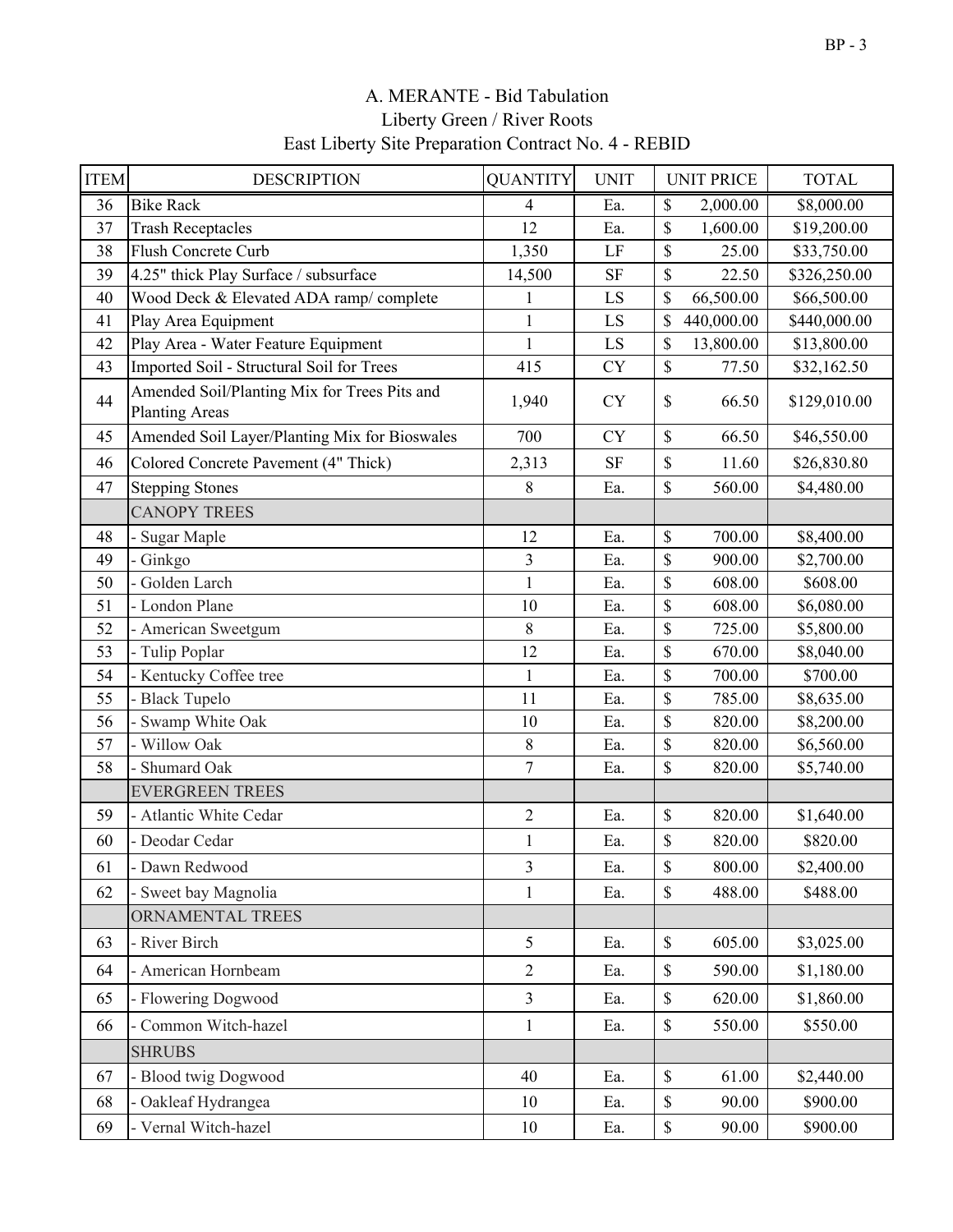| <b>ITEM</b> | <b>DESCRIPTION</b>                                                     | <b>QUANTITY</b> | <b>UNIT</b> | <b>UNIT PRICE</b> | <b>TOTAL</b> |
|-------------|------------------------------------------------------------------------|-----------------|-------------|-------------------|--------------|
|             | <b>GRASSES</b>                                                         |                 |             |                   |              |
| 70          | - Switchgrass                                                          | 1,300           | Ea.         | \$<br>14.00       | \$18,200.00  |
| 71          | - Prairie Drop seed                                                    | 5,200           | Ea.         | \$<br>14.55       | \$75,660.00  |
| 72A         | Lawn Area Grass                                                        | 45,000          | <b>SF</b>   | \$<br>1.15        | \$51,750.00  |
| 72B         | - Bioswale Seed Mix                                                    | 17,300          | <b>SF</b>   | \$<br>1.70        | \$29,410.00  |
| 73          | Liberty Green BioSwales Drip Irrigation piping and<br>fittings         | 1               | LS          | 105,000.00<br>S   | \$105,000.00 |
| 74          | 3/4" Water Supply Pipe/ Fittings                                       | 68              | LF          | \$<br>38.00       | \$2,584.00   |
| 75          | 1" Water Supply Pipe/ Fittings                                         | 501             | LF          | \$<br>28.00       | \$14,028.00  |
| 76          | 1-1/2" Water Supply Pipe/ Fittings                                     | 165             | $\rm LF$    | \$<br>37.00       | \$6,105.00   |
| 77          | 2" Water Supply Pipe/ Fittings                                         | 21              | LF          | \$<br>78.00       | \$1,638.00   |
| 78          | Hose Bibs & Shut off Valve Lawn Boxes                                  | $\overline{4}$  | Ea.         | \$<br>1,250.00    | \$5,000.00   |
| 79          | PWSA Water Service Tap / Meter Pit / Meters                            | $\mathbf{1}$    | LS          | \$<br>8,000.00    | \$8,000.00   |
| 80          | Sewer Line to Water Feature                                            | $\mathbf{1}$    | LS          | \$<br>6,750.00    | \$6,750.00   |
| 81          | Sewer Line to Drinking Fountain                                        | $\mathbf{1}$    | LS          | \$<br>2,800.00    | \$2,800.00   |
| 82          | Drinking Fountain                                                      | $\mathbf{1}$    | Ea.         | \$<br>4,600.00    | \$4,600.00   |
| 83          | <b>Electrical Service Feeders</b>                                      | 450             | LF          | \$<br>52.00       | \$23,400.00  |
| 84          | <b>Electrical Service and Control Cabinet</b>                          | 1               | LS          | 30,700.00<br>\$   | \$30,700.00  |
| 85          | <b>Electrical Outlets at Wood Deck</b>                                 | $\overline{2}$  | Ea.         | \$<br>228.00      | \$456.00     |
| 86          | Water Play Feature Electrical Power and Controls<br>System             | $\mathbf{1}$    | LS          | \$<br>2,500.00    | \$2,500.00   |
| 87          | Cistern Mechanical Electrical Power and Controls<br>System             | $\mathbf{1}$    | LS          | \$<br>6,300.00    | \$6,300.00   |
| 88          | Irrigation System Power                                                | $\mathbf{1}$    | LS          | \$<br>3,775.00    | \$3,775.00   |
| 89A         | Direct Burial Lighting and Convenience<br>Receptacles Conduit          | 3,020           | LF          | \$<br>13.60       | \$41,072.00  |
| 89B         | AWG #6 Lighting Cable                                                  | 11,200          | LF          | \$<br>2.61        | \$29,232.00  |
| 89C         | AWG #8 Convenience Receptacles Cable                                   | 1,600           | LF          | \$<br>1.92        | \$3,072.00   |
| 90          | 14' Standard Park Pole & Luminaire                                     | 25              | Ea.         | \$<br>6,250.00    | \$156,250.00 |
| 91          | Remove & Reinstall Existing Street Light Pole                          | $\tau$          | Ea.         | \$<br>1,650.00    | \$11,550.00  |
| 92          | 15' Decorative Street Light and Pole                                   | 6               | Ea.         | \$<br>6,600.00    | \$39,600.00  |
| 93          | Remove & Deliver Existing Street Light Poles and<br><b>Bracket Arm</b> | $\mathbf{1}$    | LS          | \$<br>1,300.00    | \$1,300.00   |
| 94          | City Standard Junction Box, Type JB-1                                  | 1               | LS          | \$<br>2,020.00    | \$2,020.00   |
|             | RIVER ROOTS-SPECIFIC ITEMS - (ITEMS 95 - 140)                          |                 |             |                   |              |
| 95          | Gabion Retaining Walls                                                 | 102             | <b>CY</b>   | \$<br>258.00      | \$26,316.00  |
| 96          | <b>PVC Piping &amp; Connections</b>                                    | 230             | LF          | \$<br>72.00       | \$16,560.00  |
| 97          | Pex, 1" to Hand Pump (inc. fittings)                                   | 150             | LF          | \$<br>21.00       | \$3,150.00   |
| 98          | <b>Hand Pump</b>                                                       | $\mathbf 1$     | Ea.         | \$<br>2,650.00    | \$2,650.00   |
| 99          | Galvanized Steel and HDPE Overflows                                    | 5               | Ea.         | \$<br>445.00      | \$2,225.00   |
| 100         | <b>EPDM Liner System</b>                                               | 14,000          | $\rm{SF}$   | \$<br>3.00        | \$42,000.00  |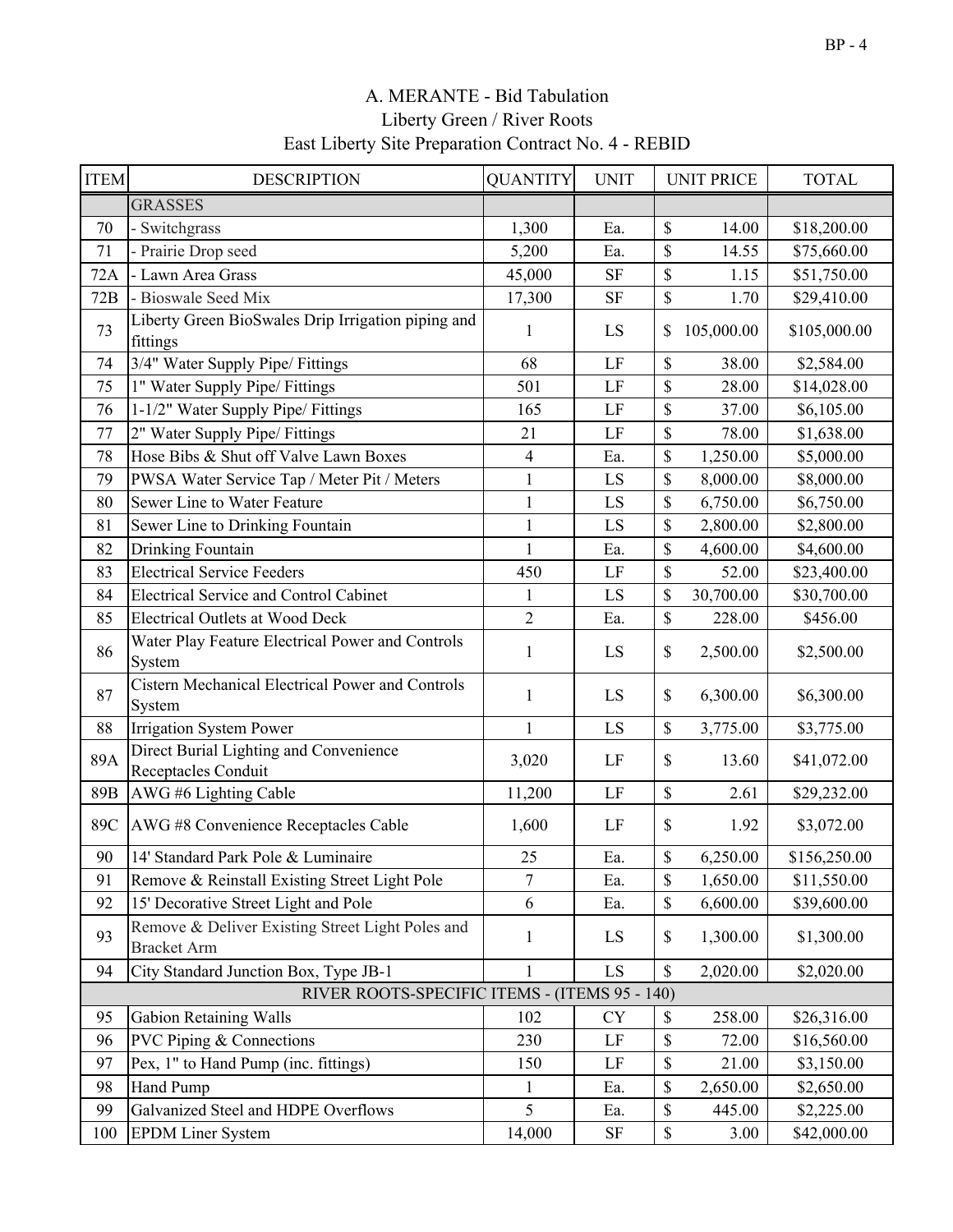| <b>ITEM</b> | <b>DESCRIPTION</b>                                                        | <b>QUANTITY</b>         | <b>UNIT</b>              |      | <b>UNIT PRICE</b> | <b>TOTAL</b> |
|-------------|---------------------------------------------------------------------------|-------------------------|--------------------------|------|-------------------|--------------|
| 101         | Stormwater Storage Tank & Associated Equipment                            | 1                       | Ea.                      | \$   | 10,400.00         | \$10,400.00  |
| 102         | Riprap Aprons (Reuse existing site materials)                             | $\overline{4}$          | Ea.                      | \$   | 900.00            | \$3,600.00   |
| 103         | AASHTO #57 washed aggregate (basin underdrain<br>material at River Roots) | 200                     | <b>TON</b>               | \$   | 45.00             | \$9,000.00   |
| 104         | Sandy Planting Medium (Imported Soil)                                     | 530                     | <b>CY</b>                | \$   | 71.00             | \$37,630.00  |
| 105         | Kalida St. Inlet Retrofitting (2) Piping/Fittings &<br>street restoration | 1                       | LS                       | \$   | 24,500.00         | \$24,500.00  |
| 106         | Sidewalks / Pedestrian Medium Broom Finish (4"<br>Thick)                  | 2,100                   | <b>SF</b>                | \$   | 10.00             | \$21,000.00  |
| 107         | Concrete Stairs & Risers                                                  | 1                       | LS                       | \$   | 35,500.00         | \$35,500.00  |
| 108         | <b>Salvaged Stone Treads</b>                                              | 10                      | Ea.                      | \$   | 740.00            | \$7,400.00   |
| 109         | Alternate - New Stone Treads                                              | 10                      | Ea.                      | \$   | 1,250.00          | \$12,500.00  |
| 110         | Concrete Splash Block Assembly at Basin #6                                | $\mathbf{1}$            | LS                       | \$   | 7,250.00          | \$7,250.00   |
| 111         | <b>Educational Signage</b>                                                | $\overline{\mathbf{4}}$ | Ea.                      | \$   | 650.00            | \$2,600.00   |
| 112         | 20"x26"x10' Stone Bench                                                   | $\overline{\mathbf{3}}$ | Ea.                      | \$   | 5,350.00          | \$16,050.00  |
| 113         | <b>Trash Receptacles</b>                                                  | $\overline{4}$          | Ea.                      | \$   | 1,800.00          | \$7,200.00   |
| 114         | <b>Corten Steel Channels</b>                                              | $\mathbf{1}$            | LS                       | \$   | 21,000.00         | \$21,000.00  |
| 115         | <b>Stair Railing</b>                                                      | $\mathbf{1}$            | $\mathop{\hbox{\rm LS}}$ | \$   | 8,400.00          | \$8,400.00   |
| 116         | Splash Block Tile Installation at Basin #6                                | $\mathbf{1}$            | LS                       | \$   | 1,800.00          | \$1,800.00   |
| 117         | Install Water Creatures (placed in Gabions)                               | 32                      | Ea.                      | \$   | 79.00             | \$2,528.00   |
| 118         | Install Water Creatures (stone-mounted)                                   | 21                      | Ea.                      | \$   | 72.00             | \$1,512.00   |
| 119         | Install Water Creatures (with cast-in-place footing)                      | 21                      | Ea.                      | \$   | 415.00            | \$8,715.00   |
| 120         | <b>Install Sound Sculptures</b>                                           | 6                       | Ea.                      | \$   | 415.00            | \$2,490.00   |
| 121         | Wood Deck & Elevated Path                                                 | $\mathbf{1}$            | LS                       | \$   | 57,000.00         | \$57,000.00  |
|             | 122A Boulders - Small                                                     | 5                       | <b>TON</b>               | \$   | 1,500.00          | \$7,500.00   |
|             | 122B Boulders - Medium                                                    | 40                      | <b>TON</b>               | \$   | 1,400.00          | \$56,000.00  |
| 122C        | Boulders - Large                                                          | 45                      | <b>TON</b>               | \$   | 1,400.00          | \$63,000.00  |
|             | 122D Boulders - Extra Large                                               | 100                     | <b>TON</b>               | \$   | 1,400.00          | \$140,000.00 |
|             | 123 Engraved Seating Stones - Square                                      | 15                      | <b>TON</b>               | \$   | 3,750.00          | \$56,250.00  |
|             | <b>CANOPY TREES</b>                                                       |                         |                          |      |                   |              |
| 124         | - American Sweetgum                                                       | $\overline{2}$          | Ea.                      | $\$$ | 770.00            | \$1,540.00   |
| 125         | - Tulip Poplar                                                            | $\overline{2}$          | Ea.                      | \$   | 712.00            | \$1,424.00   |
| 126         | - Black Tupelo                                                            | $\overline{3}$          | Ea.                      | \$   | 830.00            | \$2,490.00   |
| 127         | - Swamp White Oak                                                         | $\overline{3}$          | Ea.                      | \$   | 865.00            | \$2,595.00   |
| 128         | Shagbark Hickory                                                          | $\mathbf{1}$            | Ea.                      | \$   | 905.00            | \$905.00     |
| 129         | - American Beach                                                          | $\mathbf{1}$            | Ea.                      | \$   | 729.00            | \$729.00     |
| 130         | - Eastern Sycamore                                                        | $\mathbf{1}$            | Ea.                      | \$   | 830.00            | \$830.00     |
|             | ORNAMENTAL TREES                                                          |                         |                          |      |                   |              |
| 131         | - River Birch                                                             | 4                       | Ea.                      | $\$$ | 549.00            | \$2,196.00   |
| 132         | - American Hornbeam                                                       | $\overline{3}$          | Ea.                      | $\$$ | 532.00            | \$1,596.00   |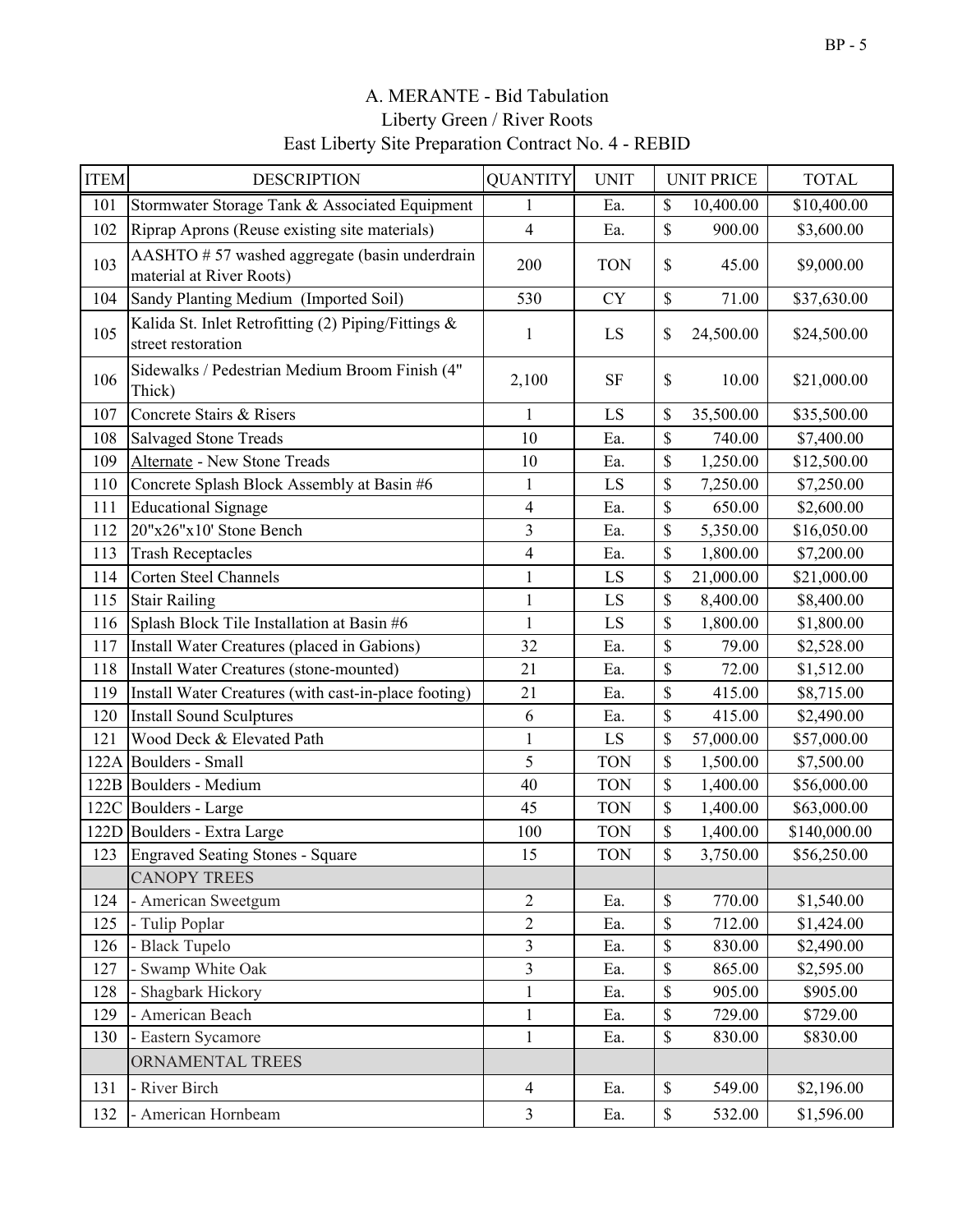| <b>ITEM</b> | <b>DESCRIPTION</b>                                                                        | <b>QUANTITY</b> | <b>UNIT</b> |    | <b>UNIT PRICE</b> | <b>TOTAL</b> |  |
|-------------|-------------------------------------------------------------------------------------------|-----------------|-------------|----|-------------------|--------------|--|
|             | <b>SHRUBS</b>                                                                             |                 |             |    |                   |              |  |
| 133         | <b>Blood Twig Dogwood</b>                                                                 | 24              | Ea.         | \$ | 61.00             | \$1,464.00   |  |
| 134         | Oakleaf Hydrangea                                                                         | 22              | Ea.         | \$ | 90.00             | \$1,980.00   |  |
| 135         | <b>Blue Beard</b>                                                                         | 229             | Ea.         | \$ | 53.50             | \$12,251.50  |  |
| 136         | Virginia Sweet Spire                                                                      | 70              | Ea.         | \$ | 58.50             | \$4,095.00   |  |
|             | <b>GRASSES</b>                                                                            |                 |             |    |                   |              |  |
| 137         | Switchgrass                                                                               | 450             | Ea.         | \$ | 15.00             | \$6,750.00   |  |
| 138         | Prairie Drop seed                                                                         | 330             | Ea.         | \$ | 15.00             | \$4,950.00   |  |
| 139         | Lawn Area Grass                                                                           | 18,000          | <b>SF</b>   | \$ | 1.25              | \$22,500.00  |  |
| 140         | Water System Outflow Geogrid                                                              | 180             | <b>SF</b>   | \$ | 5.80              | \$1,044.00   |  |
|             | GENERAL ITEMS - APPLY TO LIBERTY GREEN, RIVER ROOTS, AND 62ND ST SITES (ITEMS 141 TO 144) |                 |             |    |                   |              |  |
| 141         | <b>Witness Barrier Installation</b>                                                       | 9,600           | SY          | \$ | 1.30              | \$12,480.00  |  |
| 142         | Work Crew: Dump Truck and Operator, Excavator<br>and Operator, and 2 Laborers             | 40              | Hr          | \$ | 375.00            | \$15,000.00  |  |
| 143         | Deep Concrete Curb                                                                        | 40              | LF          | \$ | 43.00             | \$1,720.00   |  |
| 144         | Maintenance and Protection of Traffic                                                     |                 | LS          | \$ | 9,900.00          | \$9,900.00   |  |
|             | <b>TOTAL BASE BID (ITEMS 1 THROUGH 144)</b>                                               |                 |             |    |                   |              |  |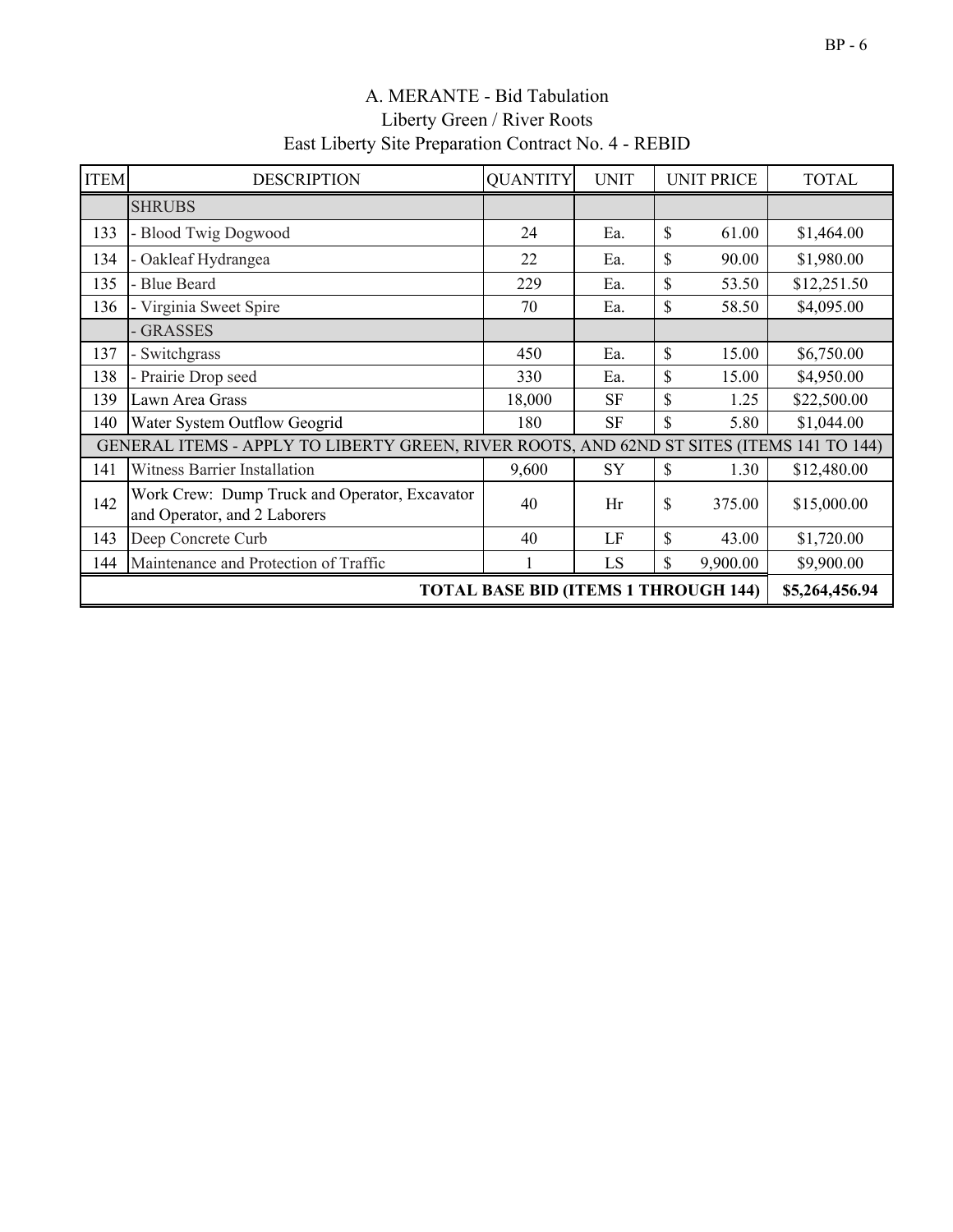|             | LIBERTY GREEN - ADD ALTERNATE "A" (AS SHOWN ON DRAWING L-127) |                 |             |                   |              |  |  |  |
|-------------|---------------------------------------------------------------|-----------------|-------------|-------------------|--------------|--|--|--|
| <b>ITEM</b> | <b>DESCRIPTION</b>                                            | <b>OUANTITY</b> | <b>UNIT</b> | <b>UNIT PRICE</b> | <b>TOTAL</b> |  |  |  |
|             | GROUNDCOVER/GRASSES                                           |                 |             |                   |              |  |  |  |
| A.1         | - Prairie Drop Seed (SH)                                      | 9700            | Ea.         | \$.<br>16.60      | \$161,020.00 |  |  |  |
| A.2         | - Switch Grass (PV)                                           | 4400            | Ea.         | \$<br>16.60       | \$73,040.00  |  |  |  |
| A.3         | - Hay-scented Fern (DP)                                       | 508             | Ea.         | \$<br>16.50       | \$8,382.00   |  |  |  |
|             | <b>HERBACEOUS PLANTS</b>                                      |                 |             |                   |              |  |  |  |
| A.4         | - Milkweed (AI)                                               | 110             | Ea.         | \$<br>18.60       | \$2,046.00   |  |  |  |
| A.5         | - Great Blue Lobelia (GBL)                                    | 187             | Ea.         | \$.<br>19.40      | \$3,627.80   |  |  |  |
| A.6         | - Blue Stem Golden Rod (SC)                                   | 120             | Ea.         | \$<br>19.40       | \$2,328.00   |  |  |  |
|             | <b>SHRUBS</b>                                                 |                 | $-Ea.$      | <b>XXX</b>        | <b>XXX</b>   |  |  |  |
| A.7         | - Common Juniper (JUN)                                        | 3               | Ea.         | \$<br>20.65       | \$61.95      |  |  |  |
|             |                                                               |                 |             |                   | \$250,505.75 |  |  |  |

|             | RIVER ROOTS - ALTERNATE SITE PLANTING PLAN "B" (FROM DRAWING L.5) |                         |             |                                            |              |  |  |  |
|-------------|-------------------------------------------------------------------|-------------------------|-------------|--------------------------------------------|--------------|--|--|--|
| <b>ITEM</b> | <b>DESCRIPTION</b>                                                | <b>QUANTITY</b>         | <b>UNIT</b> | <b>UNIT PRICE</b>                          | <b>TOTAL</b> |  |  |  |
|             | <b>CANOPY TREES</b>                                               |                         |             |                                            |              |  |  |  |
| B.1         | - American Sweetgum                                               | $\overline{\mathbf{3}}$ | Ea.         | \$<br>727.00                               | \$2,181.00   |  |  |  |
| B.2         | - Tulip Poplar                                                    | $\overline{2}$          | Ea.         | \$<br>667.00                               | \$1,334.00   |  |  |  |
| B.3         | <b>Black Tupelo</b>                                               | $\overline{\mathbf{3}}$ | Ea.         | \$<br>786.00                               | \$2,358.00   |  |  |  |
| B.4         | Swamp White Oak                                                   | $\overline{3}$          | Ea.         | \$<br>820.00                               | \$2,460.00   |  |  |  |
| B.5         | Shagbark Hickory                                                  | $\mathbf{1}$            | Ea.         | \$<br>870.00                               | \$870.00     |  |  |  |
| <b>B.6</b>  | American Beach                                                    | $\mathbf{1}$            | Ea.         | \$<br>684.00                               | \$684.00     |  |  |  |
| B.7         | - Eastern Sycamore                                                | $\overline{2}$          | Ea.         | \$<br>785.00                               | \$1,570.00   |  |  |  |
|             | <b>ORNAMENTAL TREES</b>                                           |                         |             |                                            |              |  |  |  |
| B.8         | - River Birch                                                     | $\overline{4}$          | Ea.         | \$<br>415.00                               | \$1,660.00   |  |  |  |
| <b>B.9</b>  | - American Hornbeam                                               | 3                       | Ea.         | \$<br>655.00                               | \$1,965.00   |  |  |  |
|             | <b>SHRUBS</b>                                                     |                         |             |                                            |              |  |  |  |
| <b>B.10</b> | - Blood Twig Dogwood                                              | 23                      | Ea.         | \$<br>60.00                                | \$1,380.00   |  |  |  |
| <b>B.11</b> | - Oakleaf Hydrangea                                               | 28                      | Ea.         | \$<br>92.65                                | \$2,594.20   |  |  |  |
| <b>B.12</b> | - Blue Beard                                                      | 102                     | Ea.         | \$<br>40.00                                | \$4,080.00   |  |  |  |
| <b>B.13</b> | - Virginia Sweet Spire                                            | 44                      | Ea.         | \$<br>57.40                                | \$2,525.60   |  |  |  |
| <b>B.14</b> | - Purple Osier Willow                                             | 19                      | Ea.         | \$<br>75.65                                | \$1,437.35   |  |  |  |
| <b>B.15</b> | Steeplebush                                                       | 46                      | Ea.         | \$<br>50.00                                | \$2,300.00   |  |  |  |
|             | <b>GRASSES</b>                                                    |                         |             |                                            |              |  |  |  |
| <b>B.16</b> | Switchgrass                                                       | 450                     | Ea.         | \$<br>33.80                                | \$15,210.00  |  |  |  |
| <b>B.17</b> | - Prairie Drop seed                                               | 330                     | Ea.         | \$<br>34.60                                | \$11,418.00  |  |  |  |
|             | RIVER ROOTS - ALTERNATE "B" ITEMS B.1 - B.17 (TOTAL X)            |                         |             |                                            | \$56,027.15  |  |  |  |
|             |                                                                   |                         |             | RIVER ROOTS - ITEMS 124 - 140 (SUBTOTAL Y) | \$69,339.50  |  |  |  |
|             | DEDUCT ALTERNATE "B" (TOTAL X MINUS SUBTOTAL Y)                   |                         |             |                                            |              |  |  |  |